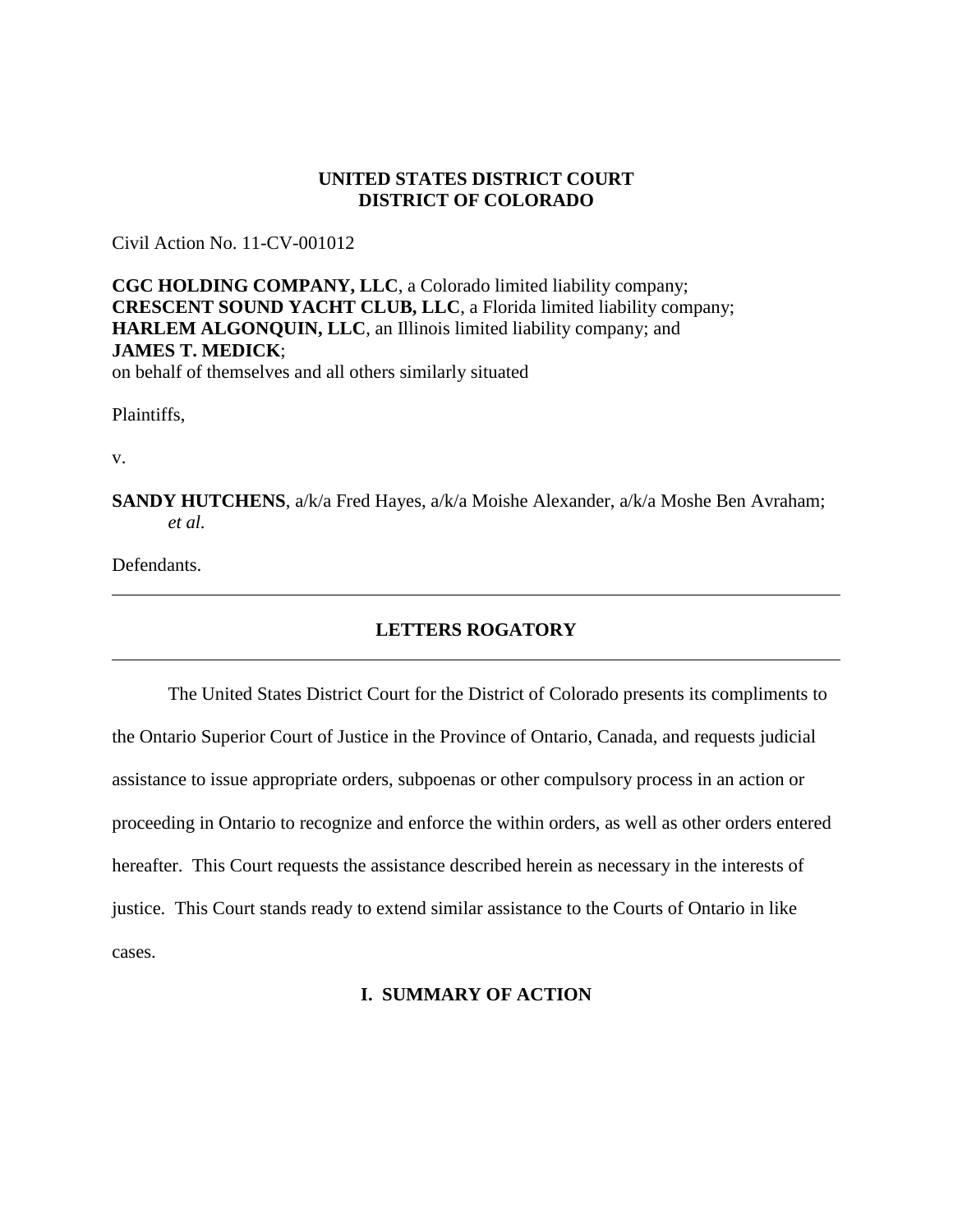The Plaintiffs commenced this federal class action on April 11, 2011. The action is on behalf of various natural persons and entities situated throughout the United States who have similar claims. The Plaintiffs claim that an advance fee loan fraud was organized and controlled by Sandy Hutchens. Through the use of aliases and shell corporate entities, and in conjunction with Tanya Hutchens and Jennifer Hutchens (collectively, the "Hutchens Defendants") and with the assistance of the other Defendants, which include, among others, legal counsel, an illusion was created that Sandy Hutchens was operating a bona fide real estate lending enterprise when, in fact, he was perpetrating an elaborate, fraudulent scheme whereby members of the Plaintiffs' class paid millions of dollars in advance fees, such as "administration fees," "legal fees" and "inspection fees," in consideration for what they believed to be legitimate loans that would be advanced. Ultimately, Sandy Hutchens, through the use of his corporate entities and with the assistance of the other Defendants, has deprived the Plaintiffs' class of monies in excess of \$8.4 million USD.

## **II. ASSISTANCE REQUIRED**

The persons listed below have evidence that is relevant to this case and is necessary at trial but is not otherwise obtainable through this Court's compulsory process. This Court has jurisdiction to order discovery under the Federal Rules of Civil Procedure, including the production of documents, from any person regarding any matter which is relevant to the subject matter of the pending action. The evidence, which the Plaintiffs are hereby authorized to seek, is necessary in order to do justice in this case.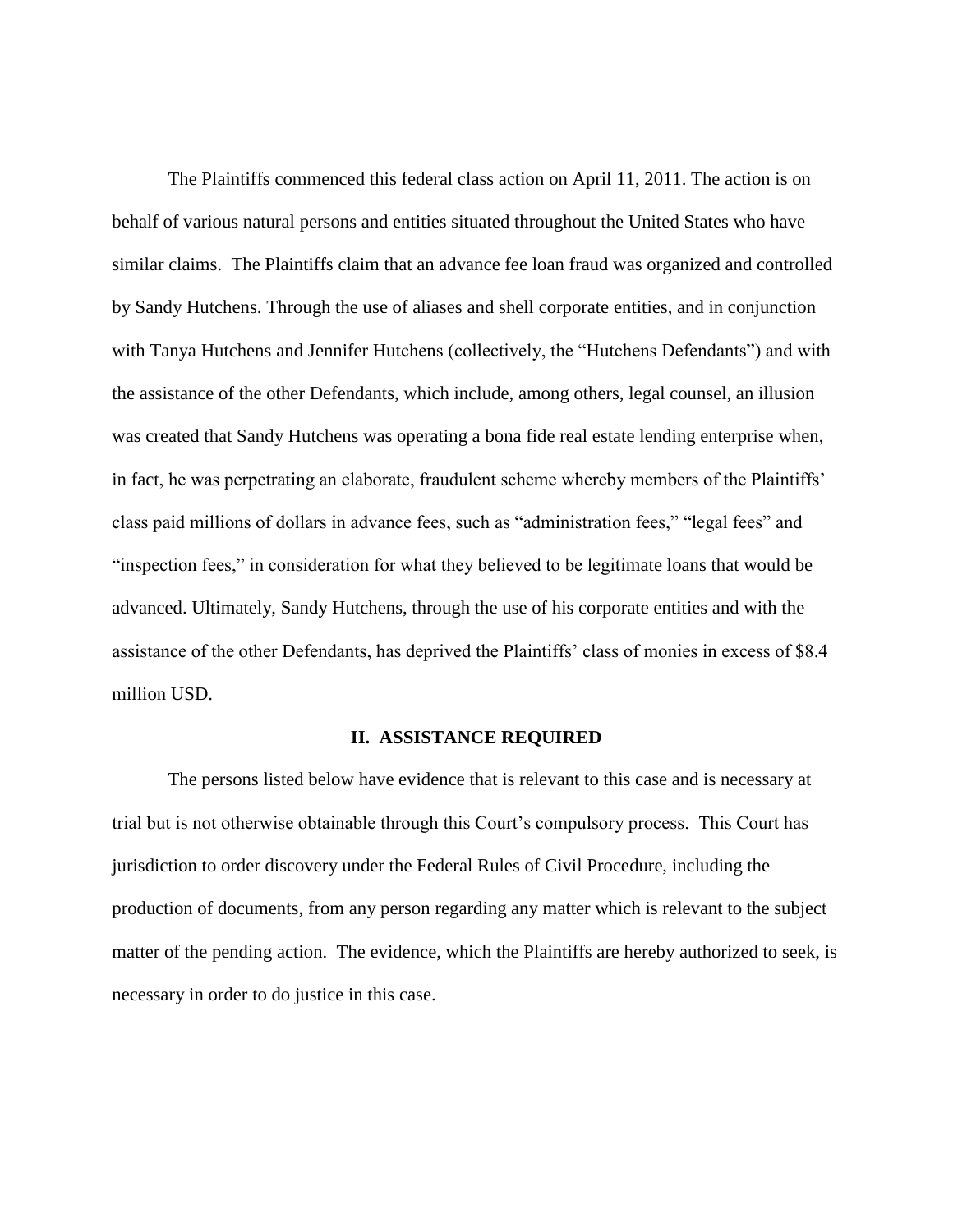This Court hereby ORDERS that the Plaintiffs are authorized to obtain information relevant to their claims set forth in the Amended Complaint (the "Claims"), including the existence, description, nature, custody, condition and location of any documents or other tangible things and the identity and location of persons who know of any discoverable matter, which information is limited to the period from January 1, 2005 through the present time ("Relevant Period").

The Court further ORDERS that the crime-fraud exception to the attorney-client privilege applies to any communication between the Hutchens Defendants and their attorneys relevant to the Claims and therefore any assertion of the attorney-client privilege by the Hutchens Defendants shall be unavailing to protect any attorney-client communication from discovery.

The Court further ORDERS that, in connection with the foregoing, the Plaintiffs are authorized to obtain the following documents and other information that are relevant to the Claims from the non-party witnesses hereinafter identified:

1. Documents which constitute or reflect any communication relevant to any of the Claims between any of the Defendants, including any lawyer acting for any Defendant, during the Relevant Period. (This category of documents specifically excludes communications between Defendants and their respective counsel of record in this case.)

2. Documents which constitute or reflect any communication relevant to any of the Claims between any Defendant and any of the following lawyers during the Relevant Period: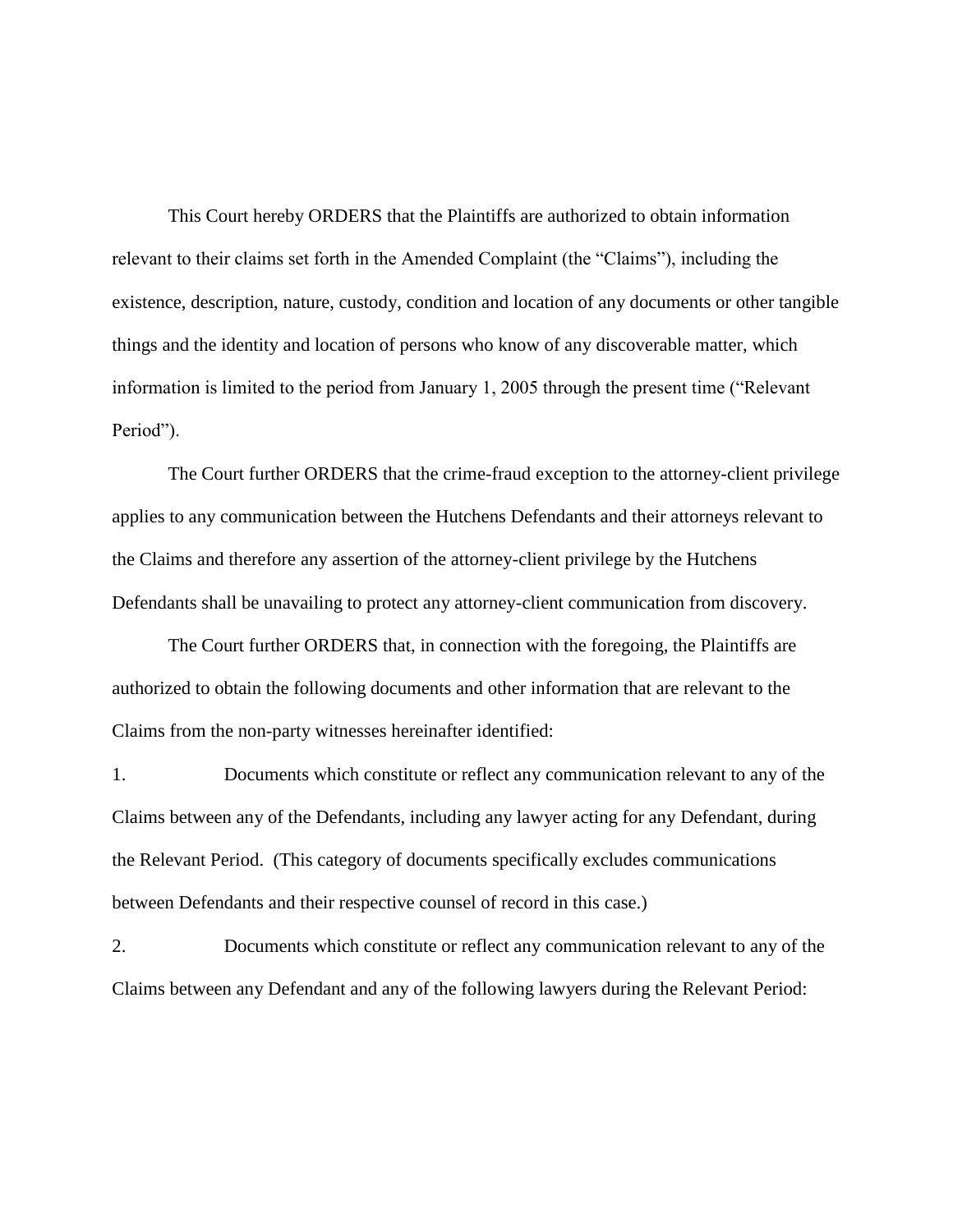| <b>Barry Poulson</b> | <b>Arseneau Poulson</b><br>254 Durham Street<br>Sudbury, Ontario, Canada |
|----------------------|--------------------------------------------------------------------------|
| Paul Riley           | 488 Huron Street<br>Toronto, Ontario M5R2R3                              |
| Michael Spiro        | 3625 Dufferin Street, Suite 207<br>Toronto, Ontario                      |

3. Documents which constitute or reflect any communication relevant to any of the Claims between any Defendant and any of the following accountants or bookkeepers during the Relevant Period:

| <b>Martin Lapedus</b> | 3200 Dufferin Street, Suite 418<br>Toronto, Ontario M6A 2T3                                                      |
|-----------------------|------------------------------------------------------------------------------------------------------------------|
| <b>Charles Lily</b>   | Sostarich, Ross, Wright & Cerutti, LLP<br>487 Bouchard Street<br>Sudbury, Ontario P3E 2K8<br>Main Number 705-522 |

4. Documents which constitute or reflect any communication relevant to any of the Claims between any Defendant and any loan broker, including any lawyer or other representative of such loan broker, during the Relevant Period.

5. Documents which constitute or reflect any communication relevant to any of the Claims between any Defendant and any rabbi or synagogue, including any lawyer or other representative of such rabbi or synagogue, during the Relevant Period.

6. Documents which constitute or reflect any communication relevant to any of the Claims between any Defendant and any funding source, including financial institutions and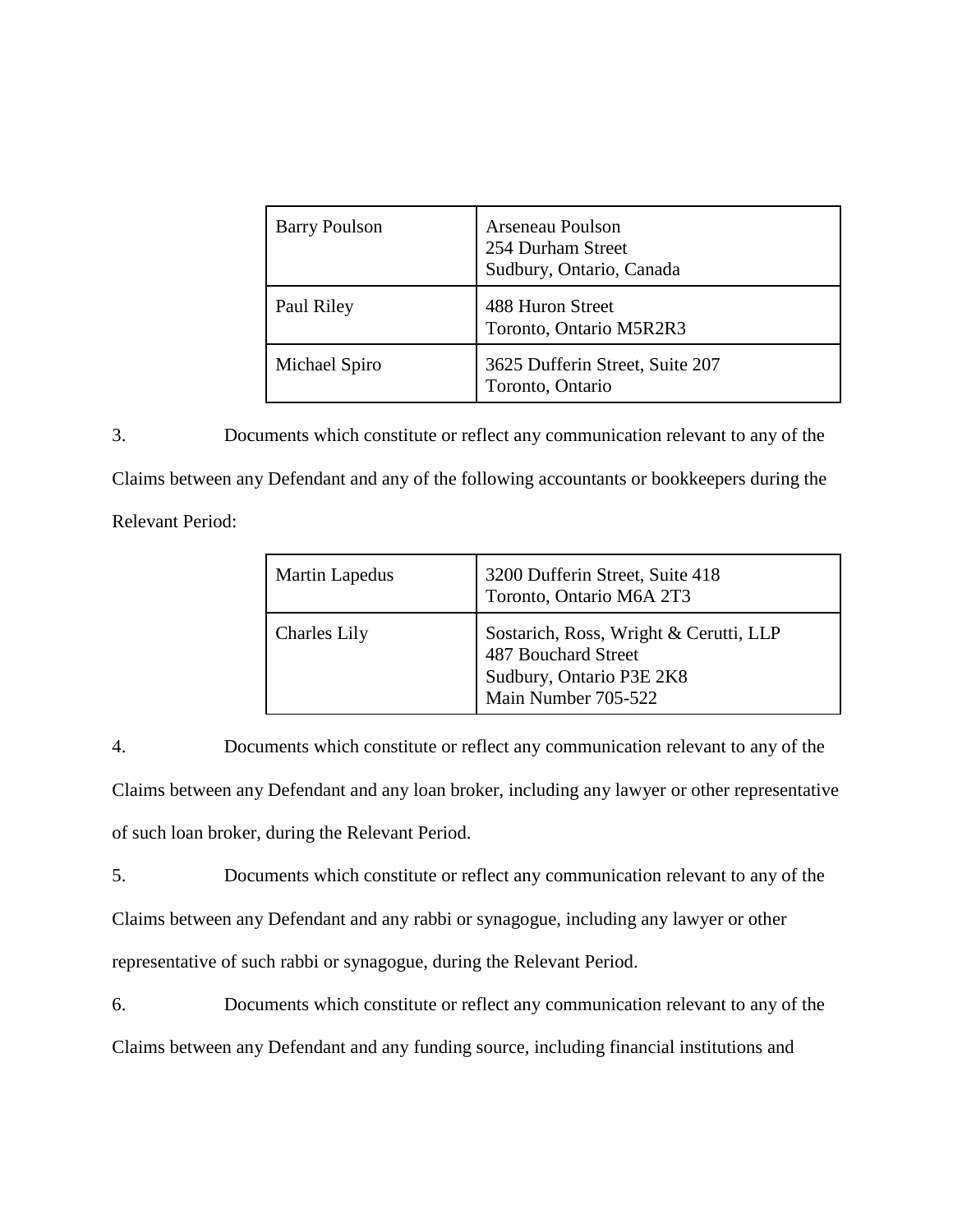investors, with respect to the funding of any loan commitment issued by any Defendant to any potential borrower during the Relevant Period.

7. Documents or other information which was received from anyone through any interactive web site sponsored by First Central Mortgage Funding Inc., Canadian Funding Corporation, 308 Elgin Street Inc. or any other web site which Sandy Hutchens, Tanya Hutchens, Jennifer Hutchens, or any entity owned or controlled by them, caused to be published on the internet.

8. Statements of account, including cancelled checks, deposit slips, wire transfer instructions, and, debit and credit memos, for each account for any bank, credit union or other financial institution that was open during the Relevant Period, that was held in the name of or for the benefit of Sandy Hutchens, Tanya Hutchens, Jennifer Hutchens, or any entity owned or controlled by them.

9. The accounting records, including electronic files, maintained for any Sandy Hutchens, Tanya Hutchens, Jennifer Hutchens, or any entity owned or controlled by them.

10. Financial statements, including balance sheets, asset schedules and, income and expense statements, for Sandy Hutchens, Tanya Hutchens, Jennifer Hutchens, or any entity owned or controlled by them.

11. Documents produced to any governmental agency conducting an investigation of Sandy Hutchens, Tanya Hutchens, Jennifer Hutchens, or any entity owned or controlled by them.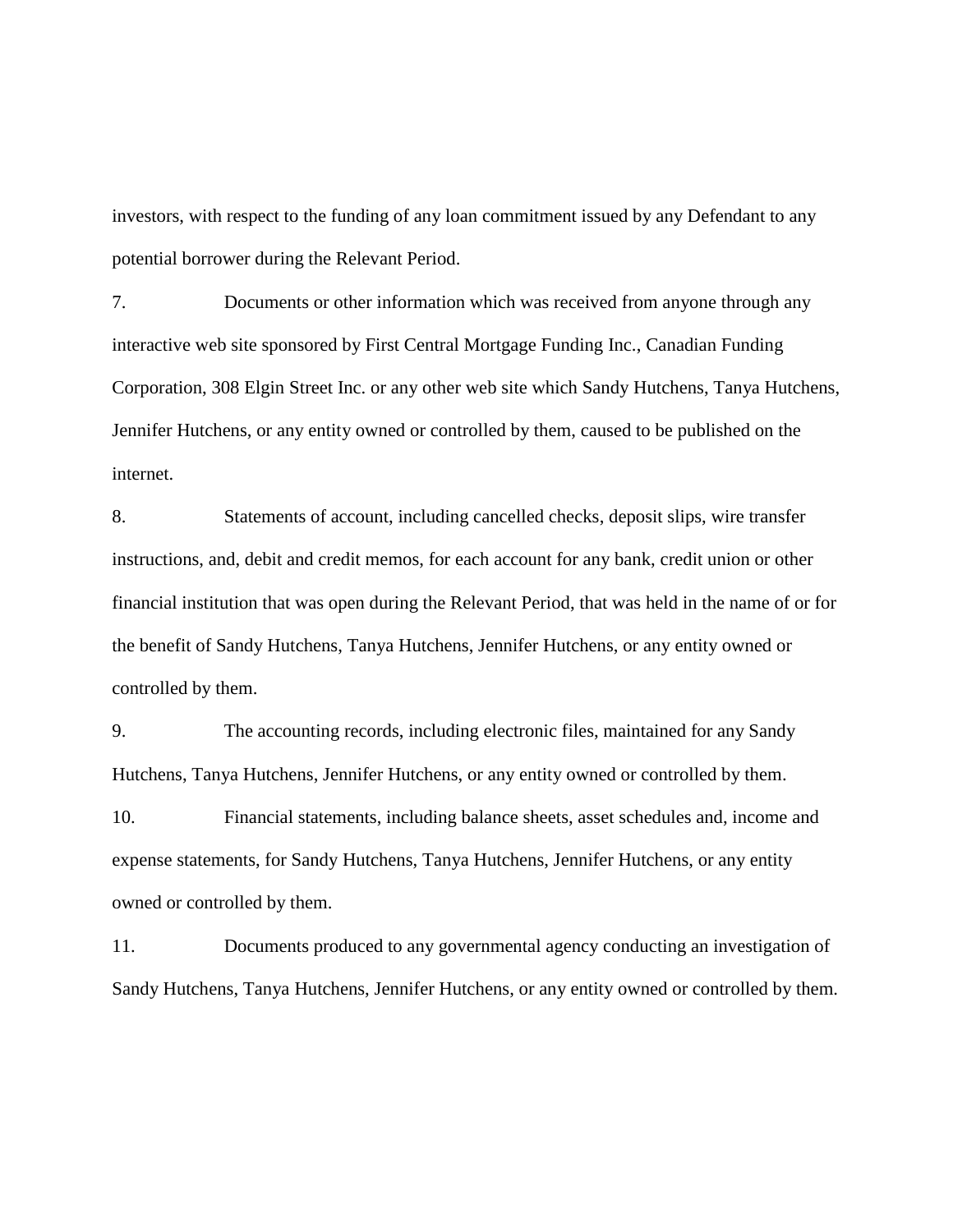The Court further ORDERS that the Plaintiffs may take depositions of the following

persons on matters relevant to the Claims:

| <b>Name</b>                        | <b>Address</b>                                                           |
|------------------------------------|--------------------------------------------------------------------------|
| <b>Martin Lapedus</b>              | 3200 Dufferin Street, Suite 418<br>Toronto, Ontario M6A 2T3              |
| Paul Riley                         | 488 Huron Street<br>Toronto, Ontario M5R2R3                              |
| <b>Matthew Kovce</b>               | 33 Theodore Place<br>Thornhill, Ontario L4J 8E2                          |
| <b>Falcon Bank</b>                 | Local address presently unknown                                          |
| <b>Maxmore Corporation Limited</b> | Local address presently unknown                                          |
| David Mackenzie                    | 100 Steeles Ave West<br>Thornhill, Ontario L4J 7Y1                       |
| Barbara York                       | 100 Steeles Ave West<br>Thornhill, Ontario L4J 7Y1                       |
| <b>TD Canada Trust</b>             | 100 Steeles Ave West<br>Thornhill, Ontario L4J 7Y1                       |
| Barry J. Poulson                   | <b>Arseneau Poulson</b><br>254 Durham Street<br>Sudbury, Ontario, Canada |
| Michael Spiro                      | 3625 Dufferin Street, Suite 207<br>Toronto, Ontario                      |
| Giuseppe Strazzeri                 | 5160 Yonge Street, 14th Floor<br>Toronto, Ontario M2N 6L9                |
| <b>Randy Guzar</b>                 | Cambridge, Ontario<br>519-212-0065                                       |
| <b>Brent Hillier</b>               | 79511 Bluewater Hwy.<br>Goderich, ON N7A 3X8                             |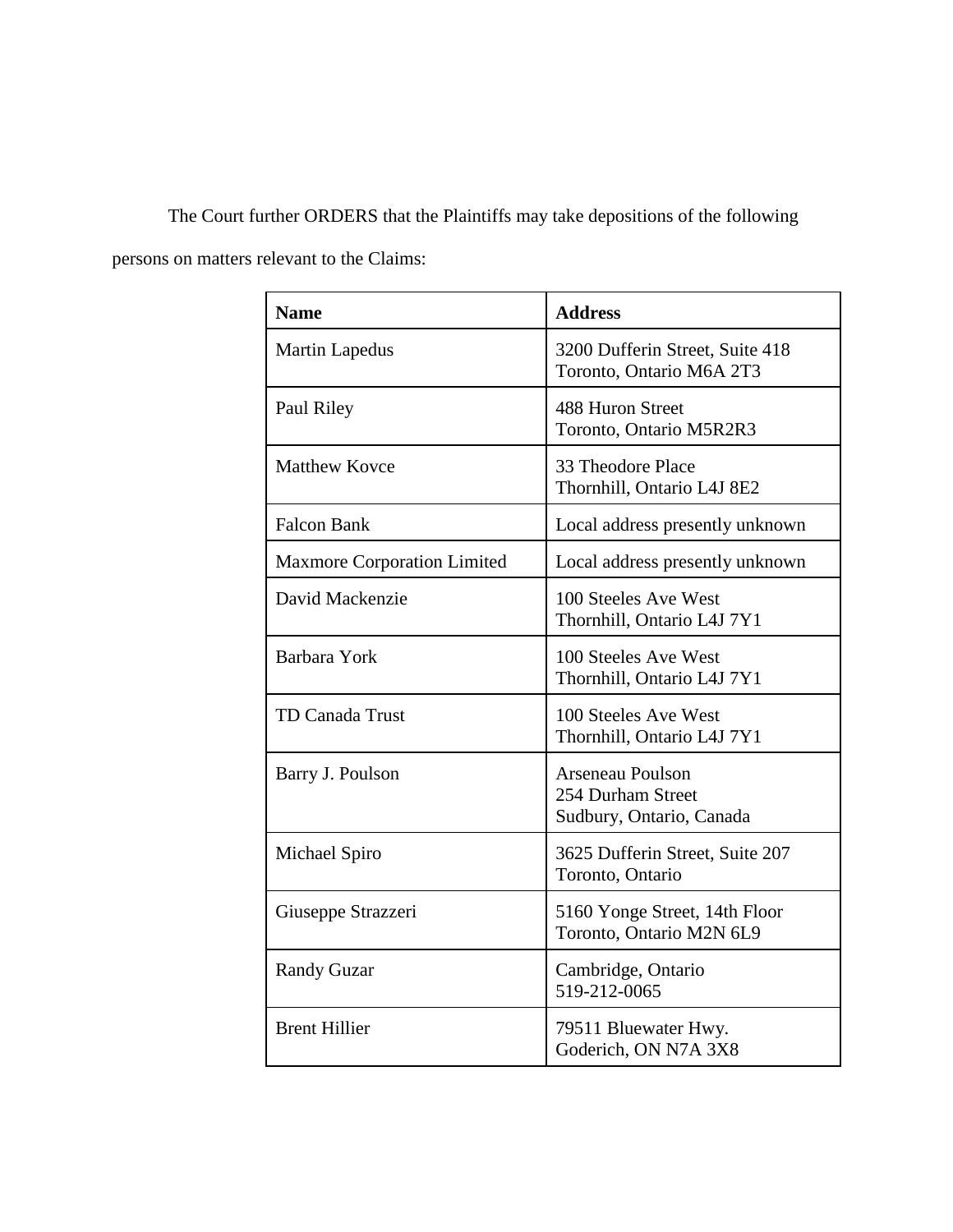| <b>Name</b>                                                                                                                              | <b>Address</b>                                                                                                                                   |
|------------------------------------------------------------------------------------------------------------------------------------------|--------------------------------------------------------------------------------------------------------------------------------------------------|
| Demos Vasilakos                                                                                                                          | <b>Vasilakos Consulting</b><br>Ontario, Canada<br>416-573-2024                                                                                   |
| <b>Bryce Coates</b>                                                                                                                      | <b>Real Mortgage Associates</b><br>4-1332 Huron St<br>London, ON, N5V 2E2<br>$(519)433 - 6569$ office<br>(519)639-3833 cell<br>(519)298-5144 fax |
| <b>Charles Lily</b>                                                                                                                      | Sostarich, Ross, Wright & Cerutti,<br><b>LLP</b><br>487 Bouchard Street<br>Sudbury, Ontario P3E 2K8<br>Main Number 705-522                       |
| Rabbi Mendel Kaplan                                                                                                                      | Local address presently unknown                                                                                                                  |
| Rabbi Chaim Cohen                                                                                                                        | Local address presently unknown                                                                                                                  |
| Any other person who may have information relevant to the Claims,<br>whose identity is revealed in the course of discovery in this case. |                                                                                                                                                  |

Therefore, based on the foregoing, this Court respectfully requests that, in the interests of justice, the Ontario Superior Court of Justice issue appropriate orders, subpoenas or other compulsory processes necessary to compel the production of the documents and information described herein. If any part of this Letter Rogatory cannot be enforced under the laws of Ontario, it is requested that the remaining parts be enforced.